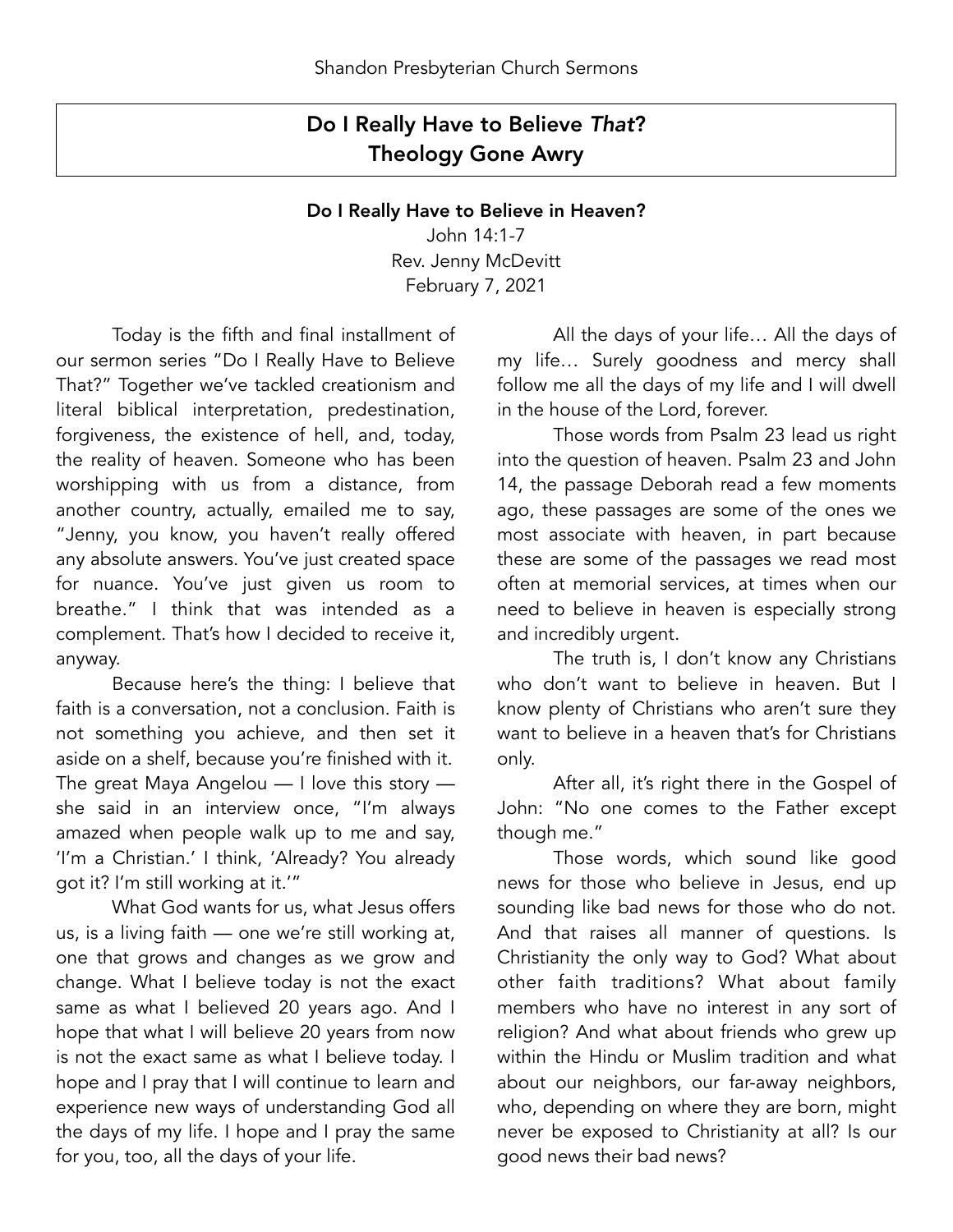There are some who understand the Christian faith to be the great arbiter, the plumb line, the litmus test… whatever image or metaphor you prefer, there are some who understand the Christian faith to be that which determines who is in and who is out, at least when it comes to God, particularly when it comes to the love of God. My college roommate, the one I told you about last week, she subscribed to this way of thinking. For many, a professed faith in Jesus Christ is essential, not because it might bring comfort and hope, not because it might teach love and compassion, but because it is the only way to wind up on the right side of the so-called pearly gates.

 Because like Jesus said, "No one comes to the Father except through me."

 I know that's what he said. But I think we have to give very careful consideration to what that actually means.

 You see, John's gospel was written to and among faithful Jewish folks who were having a debate amongst themselves about how significant Jesus was. Some Jews of that time thought that believing in Jesus as anything more than a wise teacher was a departure from faithful Judaism. As they understood it, anyone who followed Jesus was leaving their God behind, their God of Abraham and Isaac and Sarah and Jacob. And so those folks drew a line, and they said, "If you are with Jesus, you are no longer with us."

 Another group of Jews, though, they believed that following Jesus was not a departure from following God, but rather a continuation of following God. When they looked at Jesus, they didn't see an alternative to God of their ancestors. When they looked at Jesus, they saw anew just how deeply the God of their ancestors loved them — enough to bring the same love in a different way.

 "No one comes to the Father except through me," is really Jesus saying, "To know me, is to know God. And to know God, is to know me. The relationship my Father has with the world is different now, and that is because of me, but my Father is the same God you have always known him to be, and that is the God of Abraham and Isaac and Sarah and Jacob."

 Gail O'Day, long considered one of the foremost experts on the Gospel of John, she says that while this text is almost always used to express a sort of Christian exclusivism, what it actually points to is particularism. That to know and follow Jesus is to experience God through the incarnation, which is a very particular expression of divine love.<sup>[1](#page-1-0)</sup> A very particular expression of divine love that does not claim to be the only expression of divine love.

<span id="page-1-1"></span> The Jews who were following Jesus at that time — the ones expelled from their community and their tradition — they were told, "You have left our God behind." What they were trying to say when they wrote this Gospel down was, "We haven't left our God behind; we've just discovered that our God is bigger than we imagined."

 So do not let your hearts be troubled, and do not let them be afraid.

 And pay attention to this: the text says we come to the Father through Jesus, not through belief in Jesus. Those are two different things. My belief does not save me; Jesus saves me. Because Jesus reveals just how much God loves the whole world. Jesus shows us how the love of God extends to all of creation and assures us that God desires to redeem everyone and everything, because the love of God has no limit, no border, no barrier.

 Now, don't misunderstand me. Belief matters. Our belief in God comforts us, guides us, instructs us, challenges us, shapes us, grounds us, calls us, and directs us. Our belief is responsible for much of who we are and how

<span id="page-1-0"></span><sup>&</sup>lt;sup>[1](#page-1-1)</sup> Gail O'Day in the New Interpreter's Bible Commentary.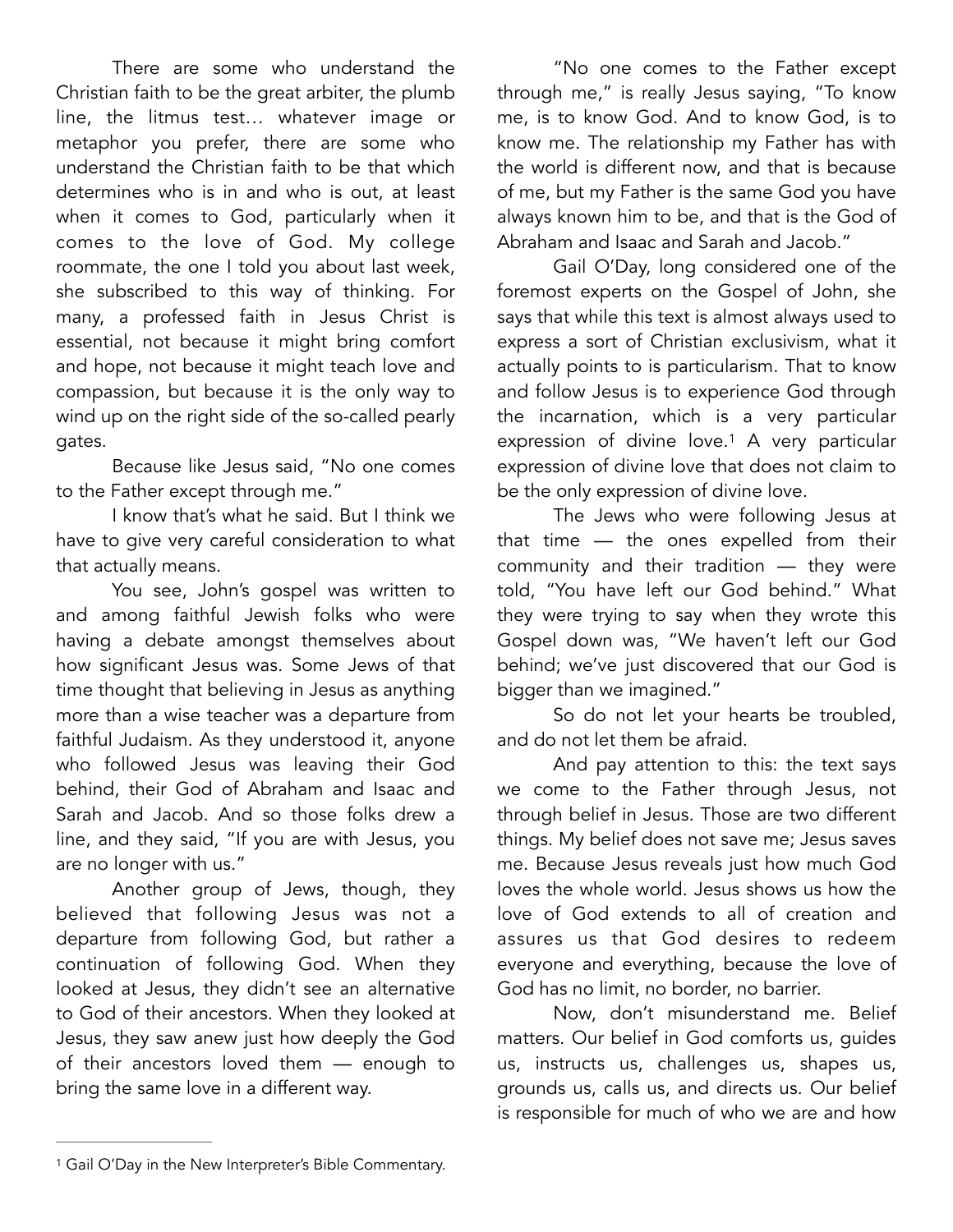we live, and that is no small thing. But our belief is not what saves us. Nothing less, and nothing more, than the grace of God is what saves us.

 So not let your hearts be worried, and do not let them be afraid.

 "In my Father's house there are many rooms…" This new expression of God's love is one that embraces familial language. It is not God's love at a distance, it is God's love up close, God's love manifest in proximity and relationship. "In *my* Father's house," Jesus says, drawing a direct connection between himself and God. But then he says, "No one comes to *the* Father…" because that language of family isn't just his anymore. The language of family, the language of being God's family, well, because of Jesus, that is extended to all people, too. To belong to God, to be claimed by the love of God, is to become part of the family of God.

 And if we trust that for our future, it shapes how we see others and treat others in our present, especially when we are faced with the temptation to make our own determinations about who is in and who is out.

 Because remember that second group of faithful Jews? The ones cast out of their own tradition, their own homes? They were told, "You're wrong, so you can't be with us anymore." And they could have done the same. They could have said, "No, we're right, you're wrong, and you know what? You can't be with us, either." But they didn't. What they said was, "God's love is big enough for all of us."

 They were changed by the one they followed, and they let that change the way they lived.

 In February of 1997, President Bill Clinton entered the House Chamber to give the State of the Union Address. His cabinet was led into the room by Madeline Albright. She would later write about that moment, "For the first time in history, a woman led the cabinet down the aisle between applauding Congressmen and Senators. It should have been a moment of unmitigated joy. It wasn't."<sup>[2](#page-2-0)</sup>

<span id="page-2-1"></span> It wasn't for her, because just days earlier she had learned something her parents never told her: she was Jewish. And not only was she Jewish, but 12 members of family had died during the Holocaust. That historic night, she was still reeling from that new information.

 Later that year, in July, Secretary Albright traveled to the Czech Republic. While she was there, she visited the Pinkas Synagogue in Prague. She described it this way: "Entering, you observe what appears to be fine wallpaper covering the wall, but as you get closer, you can see that the pattern is actually made up of neat black writing listening the names of the 77,297 Czechoslovak Jews who died in the Holocaust. The Jewish officials accompanying me pointed out the names of Arnost and Olga Korbel."

 The Korbels were the Secretary's grandparents. She said, "I had not foreseen that I would start visualizing my grandparents in striped concentration camp uniforms, seeing their hollow faces staring back at me. I thought about how they must have suffered, and their struggle to survive, and the torture of their last hours." And then she said, "A year earlier I had visited the same Synagogue. It looked the same now as it had then. The Synagogue had not changed. It was I who had changed."

 What would happen to us — how would we be changed — how would the course of all the human history that is still to come be changed — if we realized those names inscribed on that wall are the names of our family, too?

 We live in a world where it is easy, and in fact encouraged, to delineate between who is in and who is out, who is good and who is bad, who is wrong and who is right. But when our salvation comes, when the kingdom of heaven

<span id="page-2-0"></span>Madeline Albright, in her memoir, *Madam Secretary*. [2](#page-2-1)